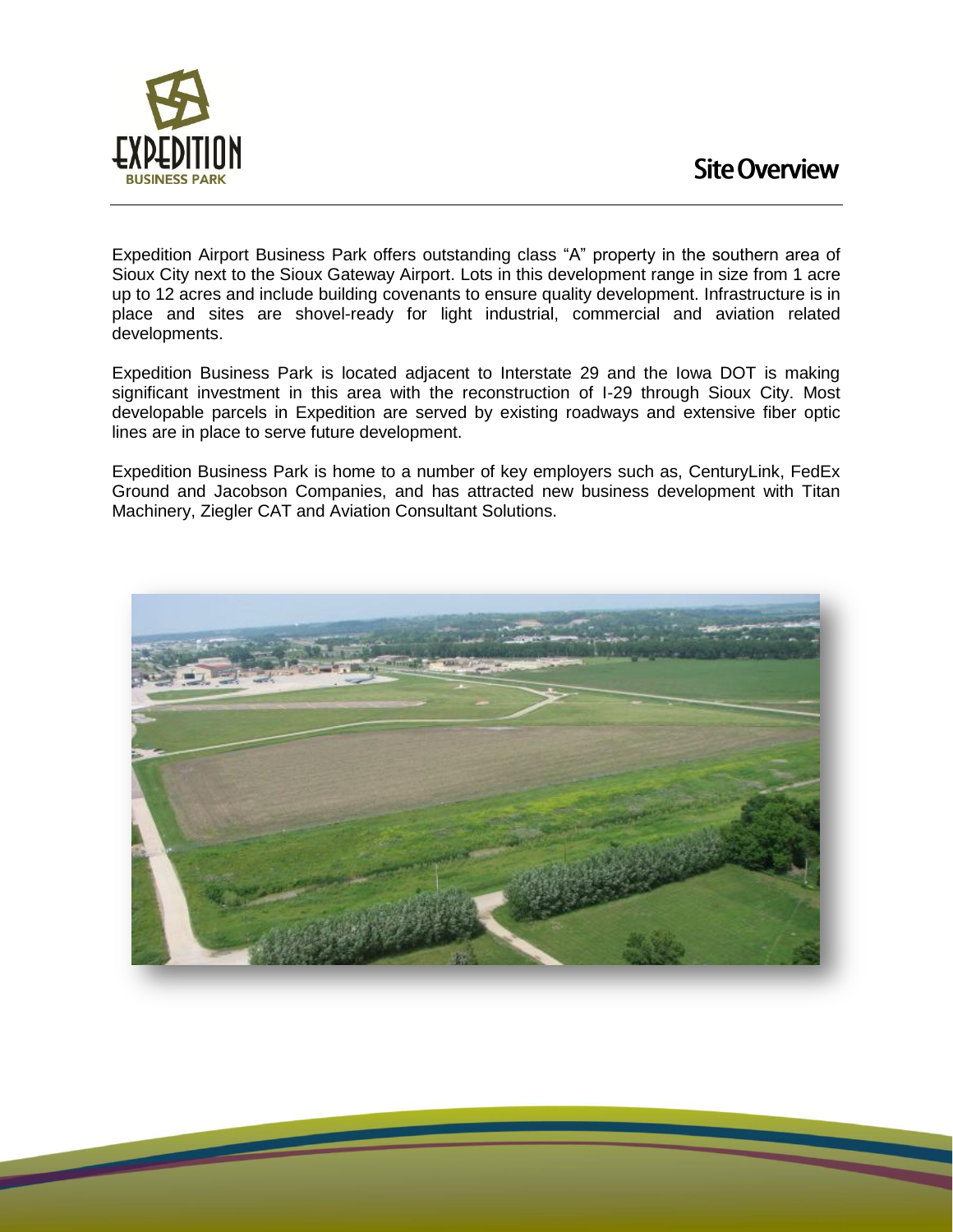

 $\overline{\phantom{a}}$ 

## **Site Aerial**

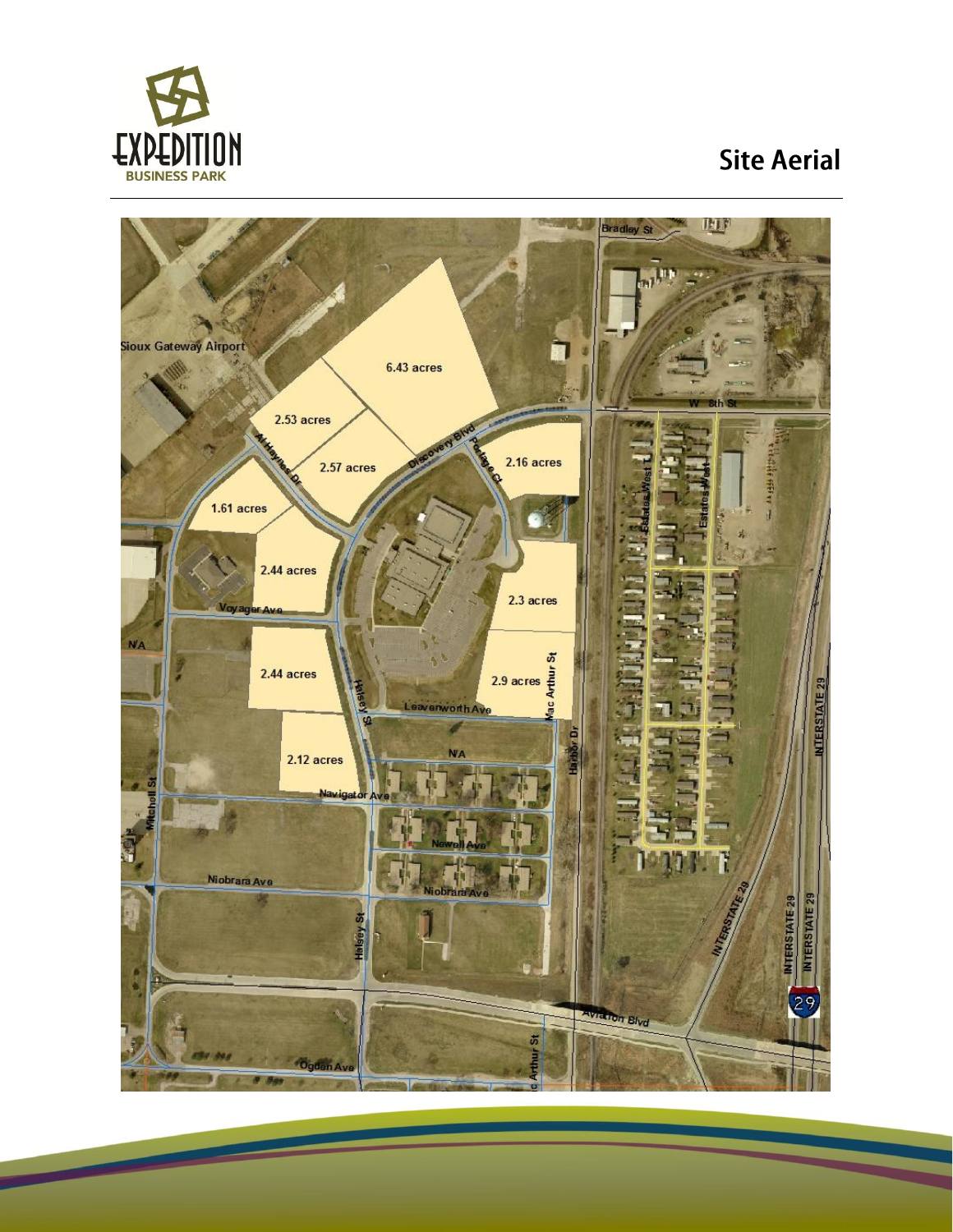## **Covenants**



The Expedition Business Park is zoned for light industrial business with adopted covenants to ensure quality development will continue.

The Expedition Business Park facades are to be finished in concrete, brick, terra cotta, stone, stucco or stucco-like material, or glass. Pre-engineered metal is an acceptable facade material provided that 50% of the front and/or street-side facade is dressed in the aforementioned materials. And, in order to promote the campus-like setting, the color and texture of all finished building material shall be harmonious with that site, neighboring structures and the surrounding



environment. Parking is seemingly invisible because of appropriate landscaping, berming or fencing which will also be integrated into the design of the site and building.

With all of the work being put into the beauty of the Expedition Business Park, it is important that signs keep the integrity of the area. Wall signs, directional signs, and identification signs will be allowed. And, in keeping with the feel of the entire area, monument-style signs are recommended.

By doing the preceding, you and your tangent properties can be confident that your business environment will maintain its integrity, beauty, and quality of business lifestyle. This will afford you the assurance you desire regarding the visual impression your business community makes to customers, co-workers and your neighbors.

#### **Maintaining Natural Beauty**

A minimum of 30% of each total lot must be open space and the minimum that structures must set back from the curb is as follows:

| <b>Front Yard</b>    | 20 feet |
|----------------------|---------|
| Side Yard            | 10 feet |
| Side Yard Corner Lot | 20 feet |
| Rear Yard            | 10 feet |

Planting and landscaping shall be provided in all required setback areas. Color, form, texture, and size of plants will be taken into consideration upon selection. Native prairie plants are often a conclusion of plant selection in the Expedition Business Park.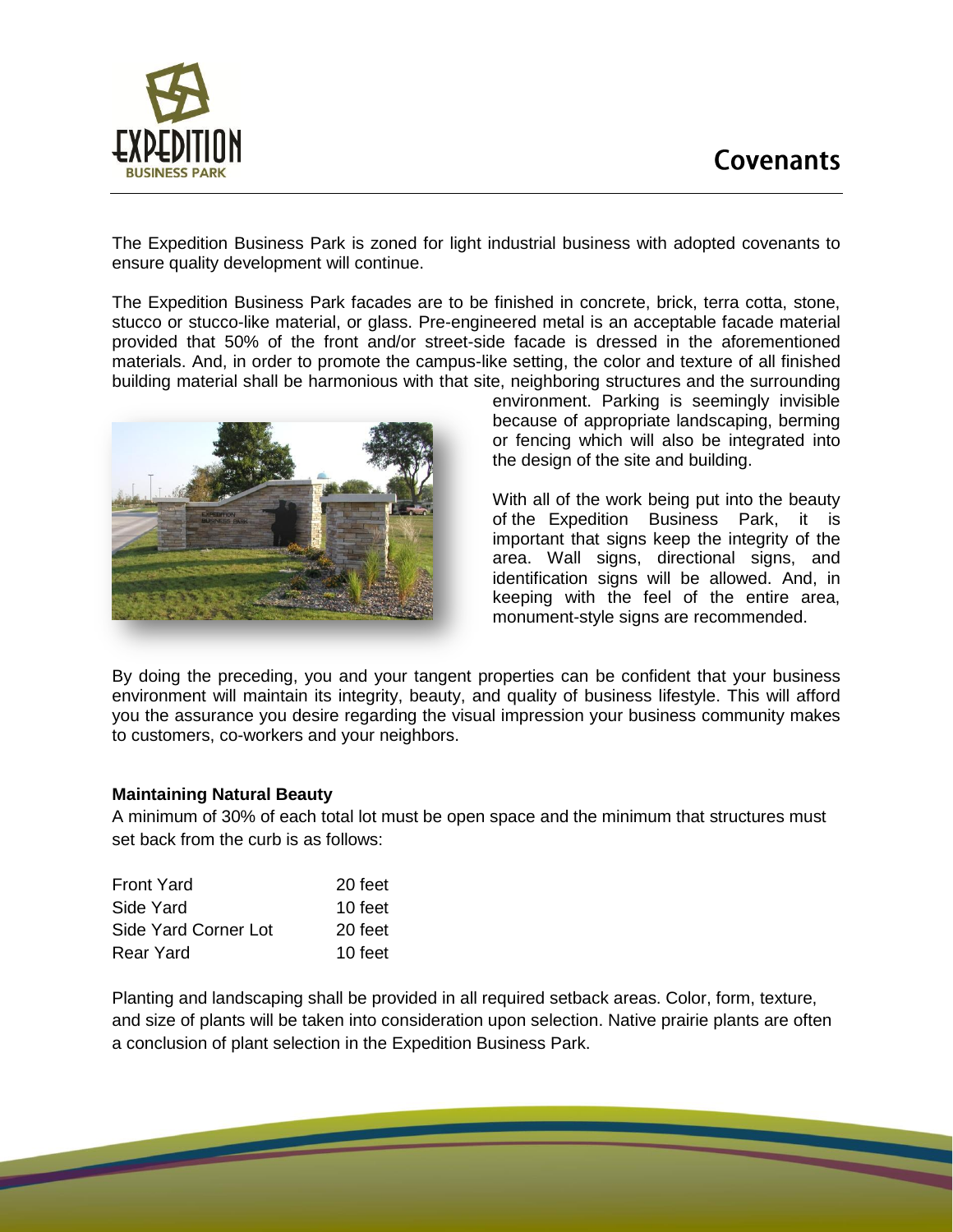

## Utilities Infrastructure

### **Electric Service**

MidAmerican Energy Ownership: Private, Investor-Owned Peak Demand: 4,250 Kw Regulated: Yes Generation Capacity: 5,150 MW Customers Served (local): 36,364 Customers Served (system): 719,635



Distribution facilities are in place to respond quickly to the needs of industry. Transmission facilities in the area would allow for the installation of a substation to serve large load additions. Depending on specific capacity needs of the industry, additional service can be made available relatively quickly.

MidAmerican Energy has made a commitment to renewable energy generation. The company is #1 among all rate-regulated utilities in terms of ownership of wind-powered electric generation and has more than 1,200 MW of electric generation in operation, under construction, or contracted. MidAmerican Energy serves areas along K25, Port Neal Road, north from D51. The electric supplier depends upon the location of the load center.

*"MidAmerican Energy's electric retail rates are among the lowest in the country and haven't increased since 1995."*

--- Ann Thelan, Director of Communications & Media Relations, MidAmerican Energy

#### **Telecommunications/Fiber Optic Connectivity**

Sioux City is home to several innovative telecommunications and internet service providers serving the Expedition Business Park that offer a wide array of services to commercial and residential customers. CenturyLink, Fibercomm, Long Lines, and Cable One have the expertise and physical assets in place to meet even the most challenging needs of data-intensive commercial customers. Through the integration of these fiber-rich last-mile networks into long haul high speed fiber networks through Sioux City, our local service providers offer a telecommunications infrastructure that rivals those in much larger markets.

"*Sioux City's progressive approach in the deployment of fiber optics establishes it as a leader among Iowa cities. I see fiber networks all over the state and I'm impressed not only with quality of Sioux City's fiber optic infrastructure, but also with the level of cooperation among public and private partners that make it all happen. This type of network capability and local support will distinguish Sioux City as an attractive destination for technology companies and data centers.* " ---Mike Jackson, Special Projects Engineer, Iowa Department of Transportation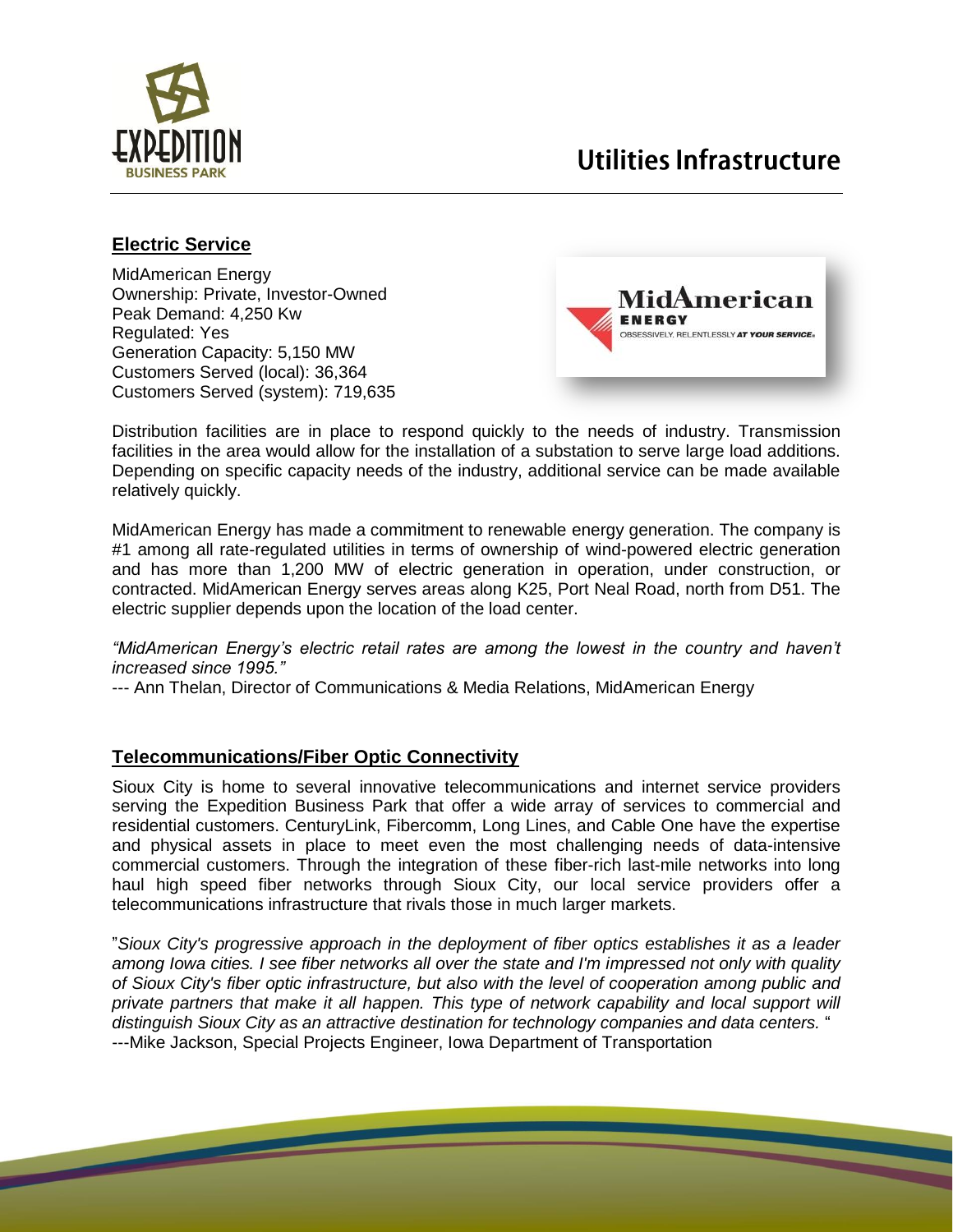#### **Water**

The City of Sioux City provides water to the entire Sioux City MSA within the three-state region and has additional capacity and source to meet the increasing industrial and commercial needs of the metro area. As explained below, several water projects have been completed to provide the area with its own water treatment plant, well field, and water distribution system.



Existing Sioux City Municipal Water Treatment Plant

Average Capacity: 14 mgd Well Avg. Depth: 242 ft. Peak Demand: 27 mgd Hardness: 17 (ppm) Storage Capacity: 32,000,000 gallons Temp Range: 6.2 – 21.3 (f)

Rated Capacity: 32 mgd Source: 14 wells dispersed throughout the area

Southbridge Water Treatment Plant Rated Capacity: 10 mgd, expandable to 20 mgd Source: Southbridge Well Field, located west of Sioux Gateway Airport Completion Date: 12/31/2011 Estimated City Investment: \$34,000,000 (including new well field & distribution network)

Southbridge Well Field & Water Distribution Project A new well field and distribution system to serve the Southbridge water treatment plant was also completed in December of 2011.

#### **Sanitary Sewer**

The City of Sioux City provides quality waste management services with infrastructure and capacity available to facilitate industrial and commercial growth. The City's sanitary sewer plant recently underwent a \$73.6 million multi-phase expansion and upgrade. The plant has been sized and is configured to handle future industries in the food processing, agri-business, and



biotechnology sectors. Land has been reserved for the construction of a lift station to serve the area as industrial development grows south of Expedition Airport Business Park.

Sioux City Municipal Sanitary Sewer Plant Rated Capacity: 30 mgd Avg. Daily Demand: 13 mgd Peak Demand: 17.599 mgd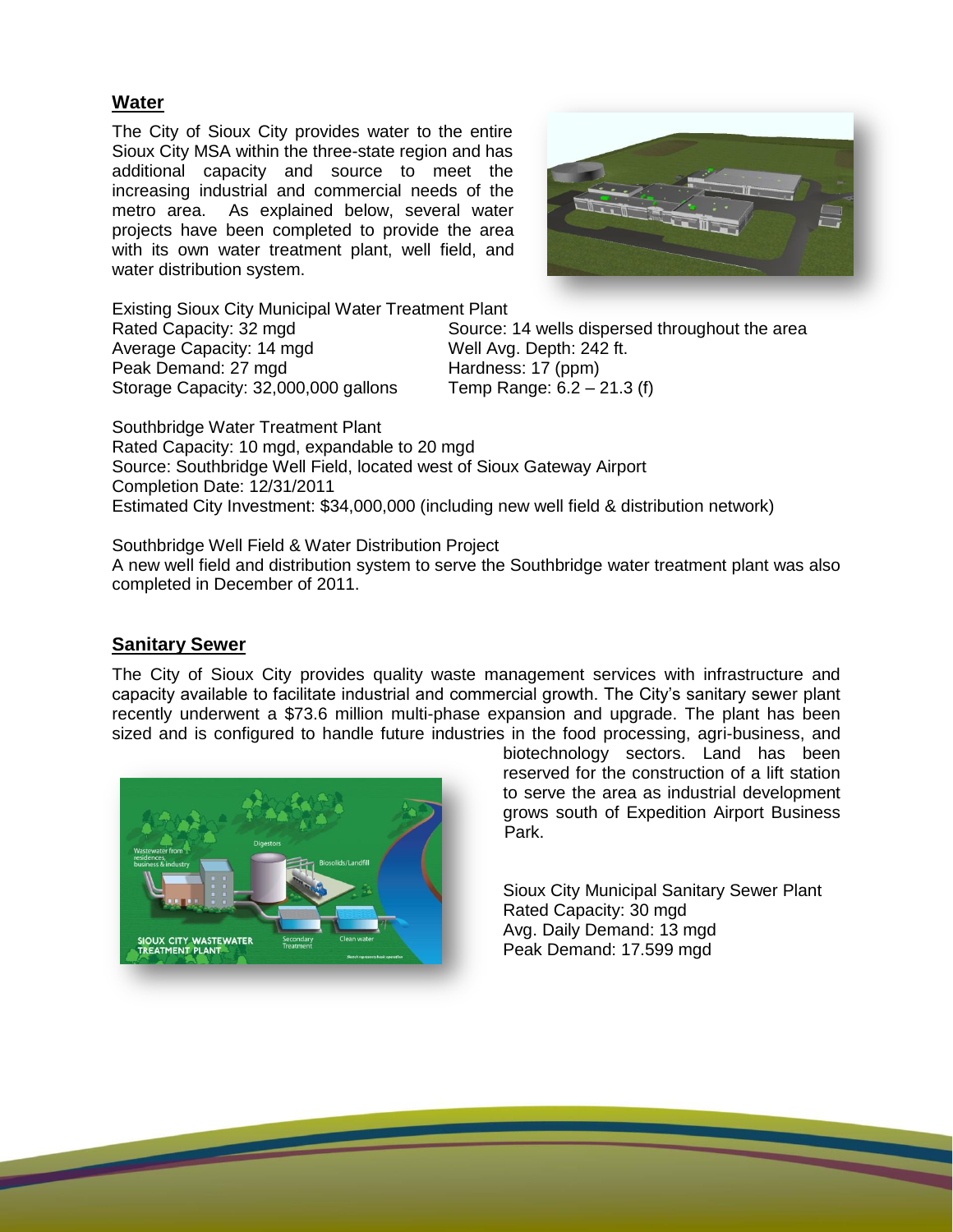

## **Transportation Infrastructure**

#### **Truck Route to I-29**

Trucks will find quick and easy access to I-29 from Aviation Boulevard, an interchange that serves air travelers as well. East-west connections are available via U.S. Highway 20 which is located within 1 mile of the business park.



Other area routes include U.S. Highway 75/60 (providing a direct 4-lane route to Minneapolis/St. Paul), I-90 which is located just a 60-minute drive north and I-80 located 60 minutes to the south.

#### **Sioux Gateway Airport/ Col. Bud Day Field**

Expedition Airport Business Park is located directly adjacent of the Sioux Gateway Airport. The regional airport recently completed a \$6.2 million renovation and commercial air service is provided by American Airlines and Frontier Airlines. Jetsun Aviation, Sioux City's FBO, provides extensive services for corporate/private and charter air services.

The Sioux Gateway Airport offers two concrete/asphalt runways at 9,000 feet and 6,600 feet long x 150 feet wide with full length parallel taxiways.



Renovated Sioux Gateway Airport Terminal

#### **Barge Service**

The Missouri River provides an optimal situation for new opportunities in shipping. Big Soo Terminal is the premier transmodal facility in Northwest Iowa. Located just a few miles north of Expedition, Big Soo provides access to all three modes of transportation: barge, rail, and truck. Bulk, liquid, and palletized storage, transloading and direct transfer, cross-docking, freight consolidation, and inventory management are all available.